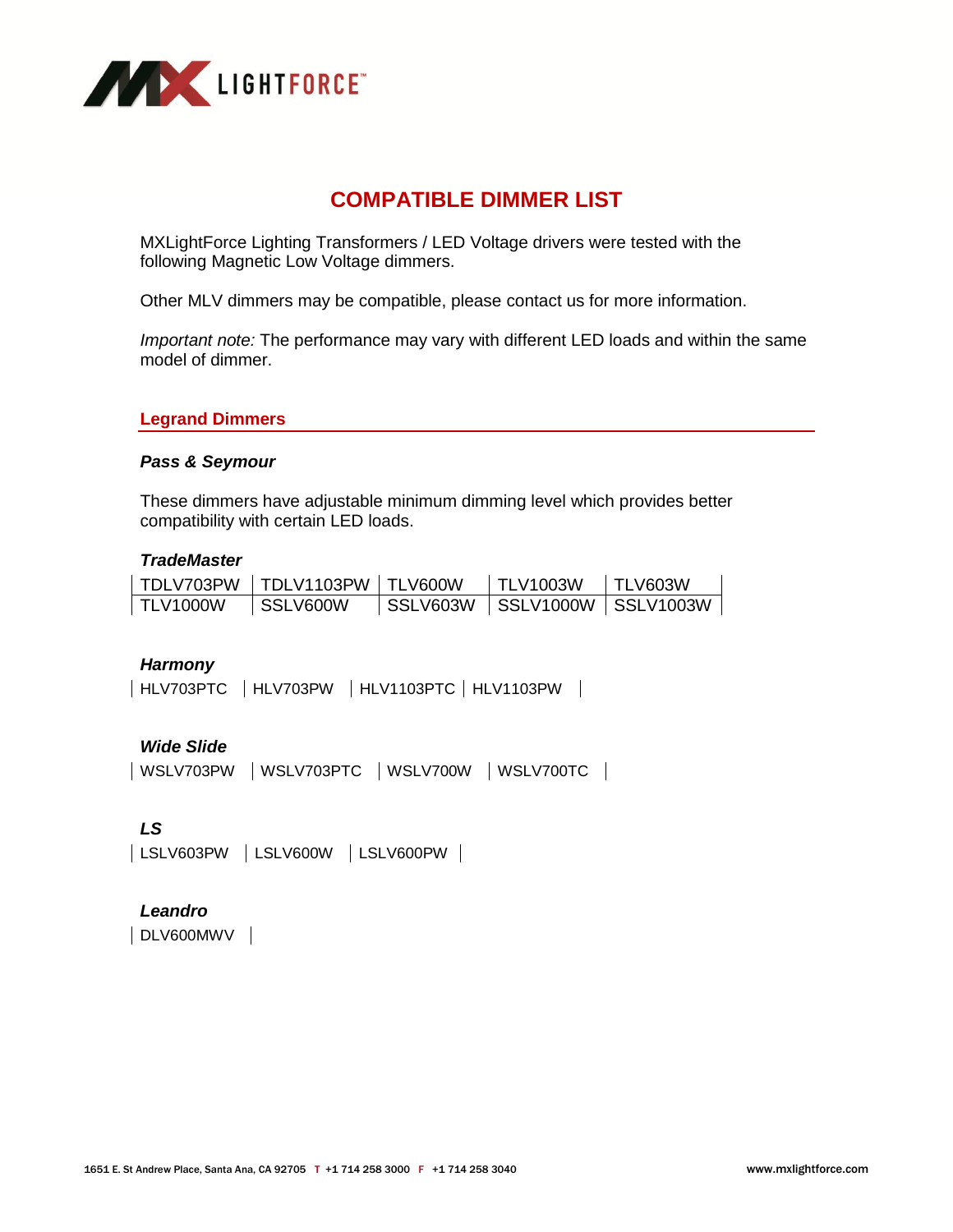

#### **Lutron Dimmers**

## *Ariadni / Toggler*

| AYLV-603P | AYLV-603P-CSA | AYLV-603P-S | AYLV-600P | AYLV-600P-CSA | AYLV-600P-S |

#### *Diva*

| DVLV-103P    | DVLV-603P    | DVLV-103P-CSA | DVLV-103P-S   | DVLV-603P-CSA | DVLV-603P-S  |
|--------------|--------------|---------------|---------------|---------------|--------------|
| DVLV-103PH-S | DVLV-603PH-S | DVLV-600P     | DVLV-10P      | DVLV-10P-CSA  | DVLV-10P-S   |
| DVLV-10PH-S  | DVSCLV-103P  | DVSCLV-603P   | DVSCLV-103P-L | DVSCLV-603P-L | DVSCLV-600P- |
| DVSCLV-10P-L | DVSCLV-10P   | CA-3PS        | CA-4PS        | CA-1PS        | SC-3PS       |
| SC-4PS       | SC-1PS       |               |               |               |              |

## *Glyder*

| GLV-600 | GLV-600-CSA | GLV-600-S |

### *Nova T*

| NTLV-1500     | NTLV-1000     | NTLV-600      | NTLV-1500-S    | NTI V-1000-S  | NTLV-600-S     |
|---------------|---------------|---------------|----------------|---------------|----------------|
| NTLV-1503P    | NTLV-1003P    | NTLV-603P     | NTLV-1003P-CSA | NTLV-603P-CSA | NTLV-1503P-CSA |
| NTI V-1503P-S | NTI V-1003P-S | NTLV-603P-S 1 | NT-3PS         | NT-4PS        | NT-1PS         |
| NT-3PS-CSA    | NT-4PS-CSA    | NT-1PS-CSA    | NT-3PS-S       | NT-4PS-S      | NT-1PS-S       |

## *Skylark*

#### *Vareo*

| $V-1000$ | $V-600$ | $\overline{\phantom{0}}$ V-1000-S | $V-600-S$ | <b>LVETS-1000</b> | VETS-1000-CSA |
|----------|---------|-----------------------------------|-----------|-------------------|---------------|
|          |         | VETS-R-S                          |           |                   |               |